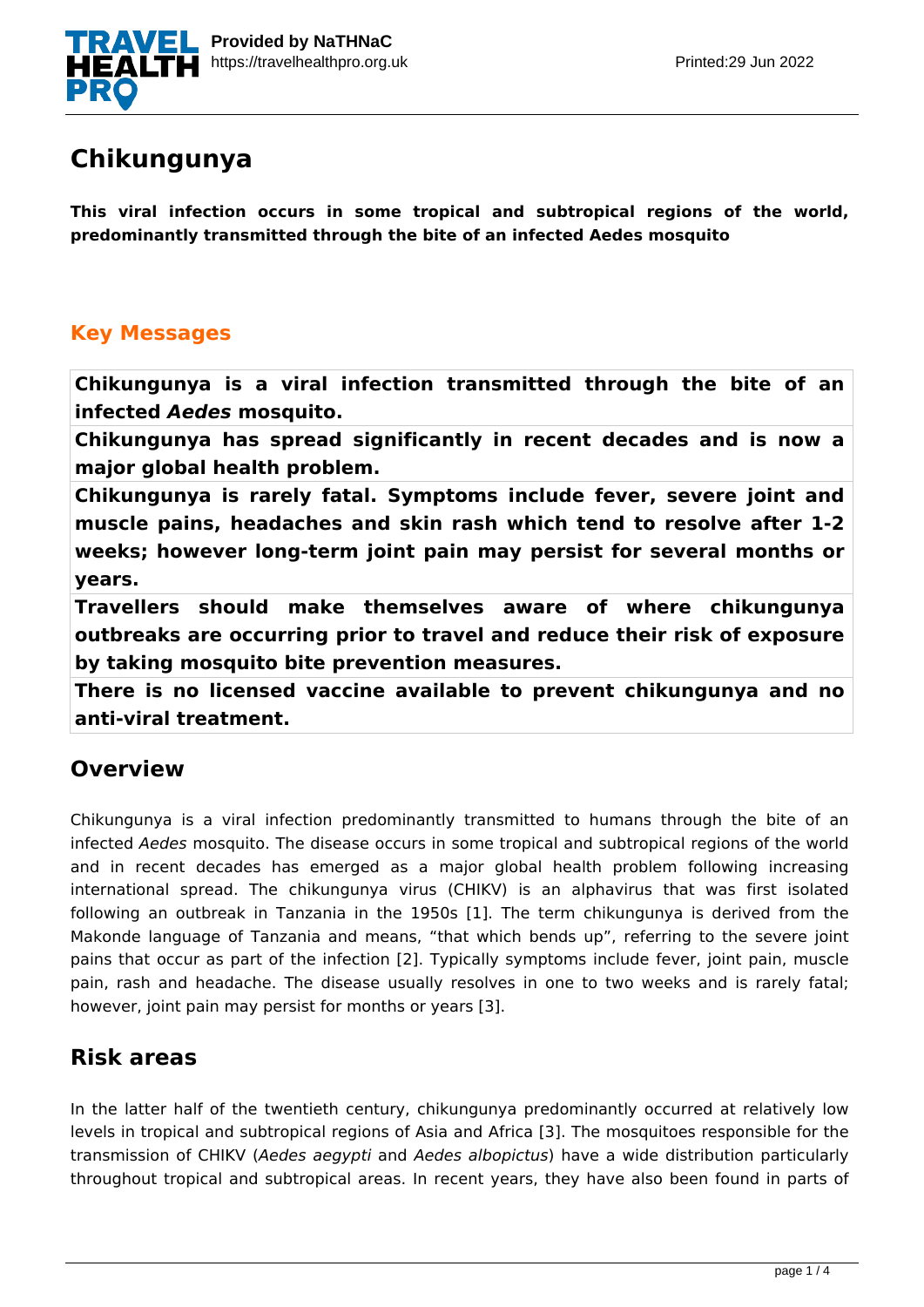

Europe and the USA. Infected travellers have the potential to introduce CHIKV to new areas of the globe [4, 5], and in recent decades this potential has been realised with a number of very large international outbreaks affecting millions of people in areas not previously experiencing chikungunya. These outbreaks have occurred in the Indian Ocean islands, India, the Pacific islands, the Caribbean, Central America and South America [3, 6, 7].

Importantly a number of smaller outbreaks have also occurred in temperate Europe in France and Italy [8, 9]. Although these outbreaks were small, they highlight the potential for global spread outside the tropics and subtropics. As the risk areas are constantly evolving, travellers visiting countries where chikungunya is known to have occurred, or has the potential to occur, should check the latest information on outbreaks prior to travel. Current outbreaks of chikungunya are recorded in the **Outbreak Surveillance section** of our website.

A record of countries where CHIKV has occurred is also available on the [United States Centre for](http://www.cdc.gov/chikungunya/geo/index.html) [Disease Control \(CDC\) website.](http://www.cdc.gov/chikungunya/geo/index.html)

### **Risk for travellers**

Travellers visiting areas experiencing on-going outbreaks are at risk of acquiring chikungunya. Epidemics occur predominantly in the rainy season of tropical countries although seasons may vary in different regions. The mosquitoes responsible for transmission of CHIKV are predominantly day biting mosquitoes [10, 11]. The presence of natural and man-made containers that serve as breeding sites for *Aedes* mosquitoes around human habitation are a risk factor for chikungunya transmission [10, 11].

#### **Chikungunya in UK travellers**

The majority of cases reported in the UK are acquired in the Indian Ocean islands, South and South East Asia and Africa [12]. In England, Wales and Northern Ireland, 295 individual cases of chikungunya infection were reported by Public Health England (PHE) in 2014, more than a 12-fold increase compared to 2013 (24 cases) [12]. Eighty eight percent of these had travelled to the Caribbean and South America.

#### **Transmission**

CHIKV is transmitted predominantly through the bite of an infected *Aedes aegypti* or *Aedes albopictus* mosquito. These mosquitoes are active throughout the day but most often bite just after sunrise and just before sunset [10, 11]. *Aedes aegypti* tend to reside in close proximity to human dwellings in urban areas and often bite indoors [10]; they tend to bite humans rather than animals [5]. *Aedes albopictus* are active in urban, peri-urban and rural areas, as well as near to forested areas; they bite both indoors and outdoors, but prefer outdoors [11]. *Aedes albopictus* bite humans and a wide variety of animals, allowing the mosquito to transmit CHIKV between animals and humans.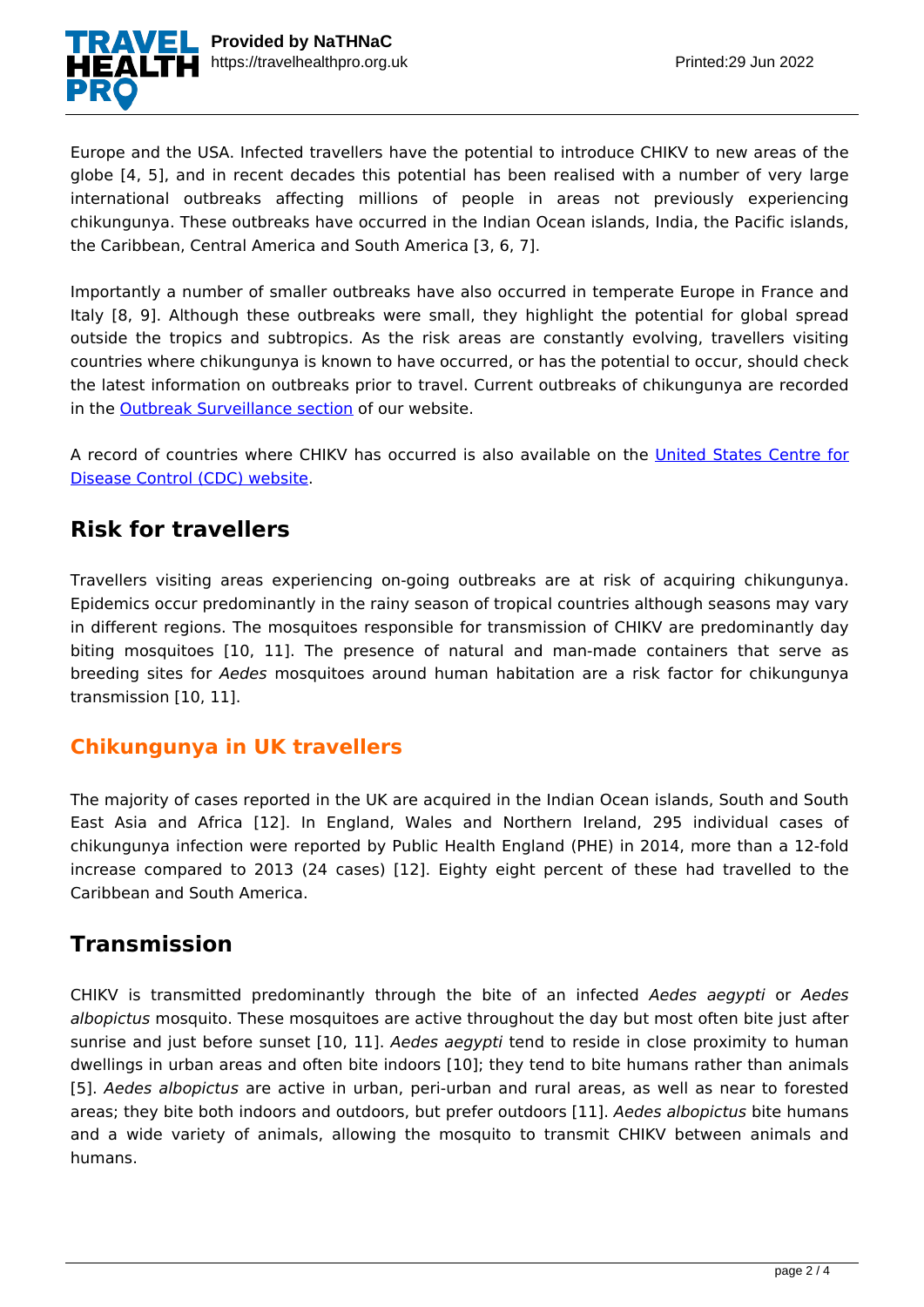

In Africa, CHIKV is transmitted between *Aedes* mosquitoes and non-human primates or small mammals in forested areas, creating an animal reservoir [3]. Outbreaks in Africa are frequently associated with heavy rainfall, when mosquito populations increase and spread of CHIKV from animals in forested areas to humans in nearby dwellings is more likely [3, 5]. During epidemics, CHIKV can circulate between human beings and mosquitoes without the need for an animal reservoir. In contrast, transmission in Asia seems to occur predominantly between humans and *Aedes* mosquitoes in urban locations [3].

### **Signs and symptoms**

It may take between 4 and 8 days for the first symptoms of chikungunya to develop; it can be shorter or longer in some people. Onset of the disease is characterised by sudden onset of high fever, severe arthralgia (joint pains) and myalgia (muscle pains), with associated headaches, photophobia (sensitivity to light) and skin rashes [3]. Some people can be infected with CHIKV without developing symptoms, although this appears to be relatively rare.

Arthralgia is commonly the most disabling symptom and tends to affect multiple joints, particularly the extremities (ankles, wrists and hands) [3, 13]. The infection usually resolves after one to two weeks, however in some patients, joint pains may persist for months or even years causing longterm disability [3]. Up to 12 percent of individuals have persistent joint pains after three years [13]. Occasional cases of eye, neurological and heart complications have been reported, as well as gastrointestinal complaints. Serious complications are rare, as are fatalities (approximately one in every 1000 cases). Those at highest risk of dying include young babies, the elderly and adults with underlying health problems [3].

### **Diagnosis and treatment**

CHIKV infection is suspected when typical clinical symptoms occur in a person who has visited or resided in a known risk area, particularly when an outbreak is on-going. The diagnosis can be confirmed by detecting the presence of the virus or antibodies to the virus in the patient's blood. In the UK, appropriate samples from suspected cases should be sent, along with a full clinical and travel history with relevant dates, to the [PHE Rare and Imported Pathogens Laboratory.](https://www.gov.uk/government/collections/rare-and-imported-pathogens-laboratory-ripl)

No specific antiviral treatment is currently recommended and patients are treated with rest, hydration and medications for pain and fever. Nonsteroidal anti-inflammatory drugs may be helpful in alleviating symptoms.

### **Preventing chikungunya**

Health professionals should be aware of where CHIKV outbreaks are occurring to enable appropriate pre-travel counselling. Travellers should seek advice from a health professional prior to travel and may reduce the risk of acquiring chikungunya by taking bite prevention measures**.** Particular vigilance with **[bite precautions](https://travelhealthpro.org.uk/factsheet/38/insect-and-tick-bite-avoidance)** should be taken around dawn and dusk. If possible natural or manmade water filled containers, which may act as mosquito-breeding sites, should be removed. There